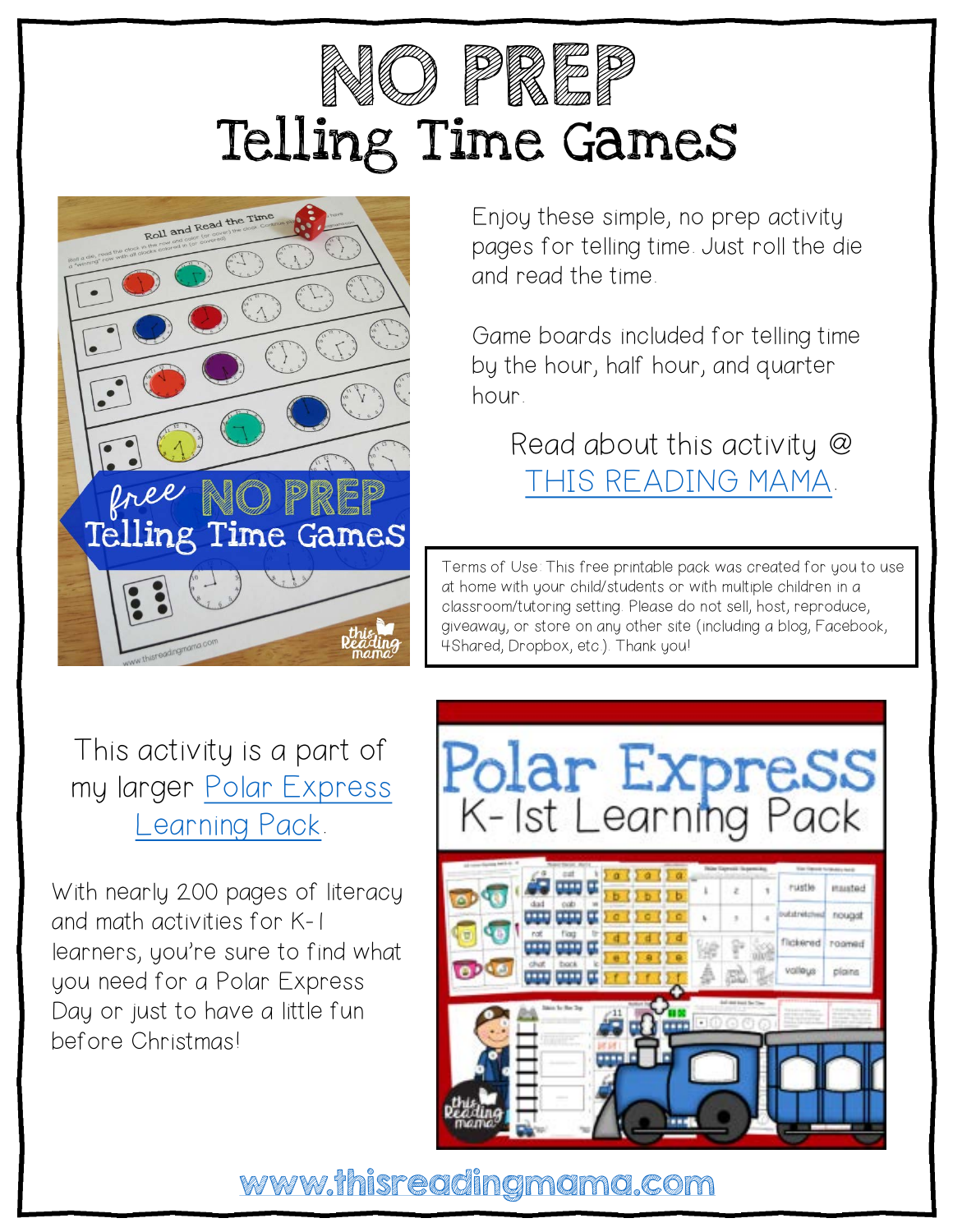### Roll and Read the Time

Roll a die, read the clock in the row and color (or cover) the clock. Continue playing until you have a "winning" row with all clocks colored in (or covered).

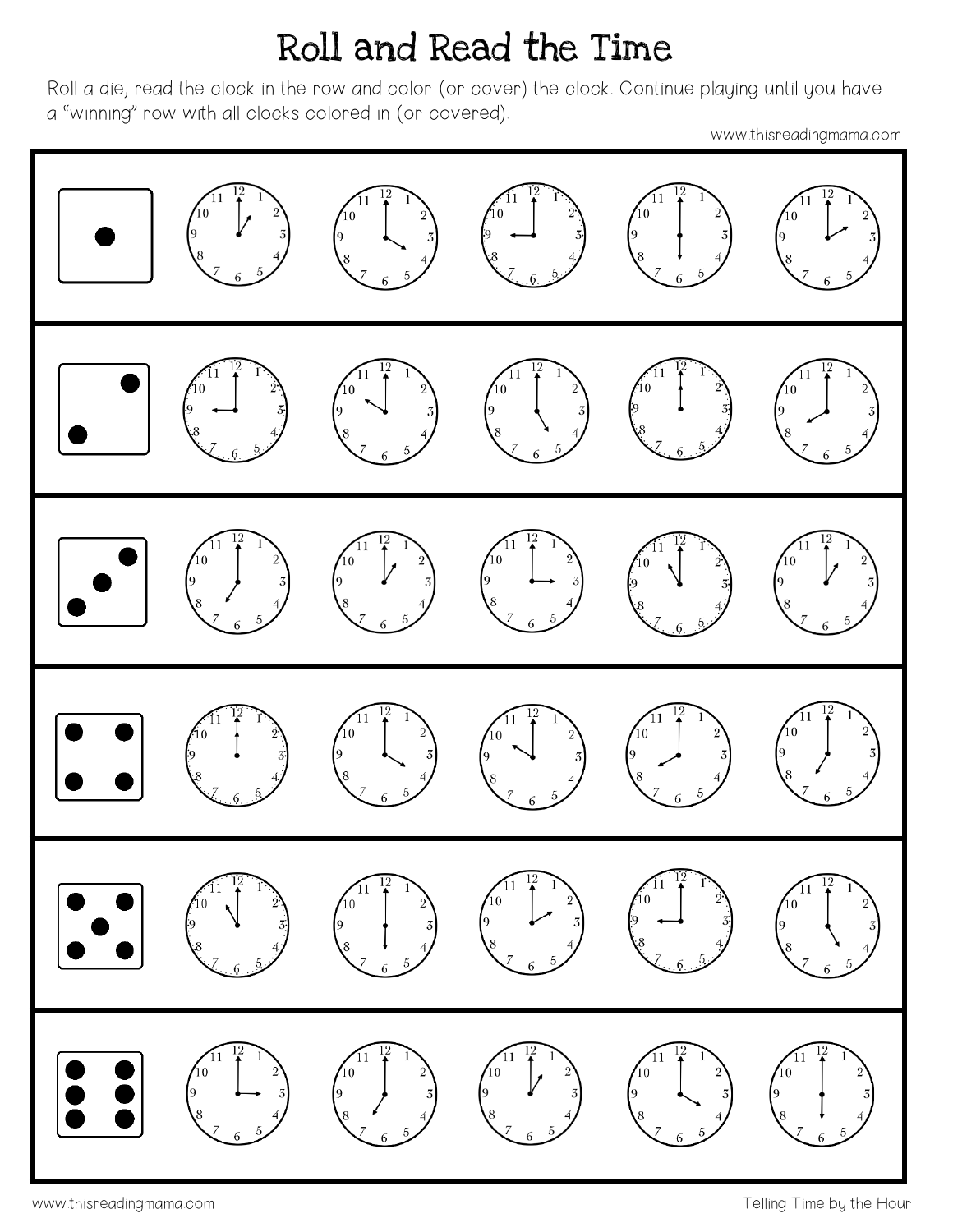### Roll and Read the Time

Roll a die, read the clock in the row and color (or cover) the clock. Continue playing until you have a "winning" row with all clocks colored in (or covered).

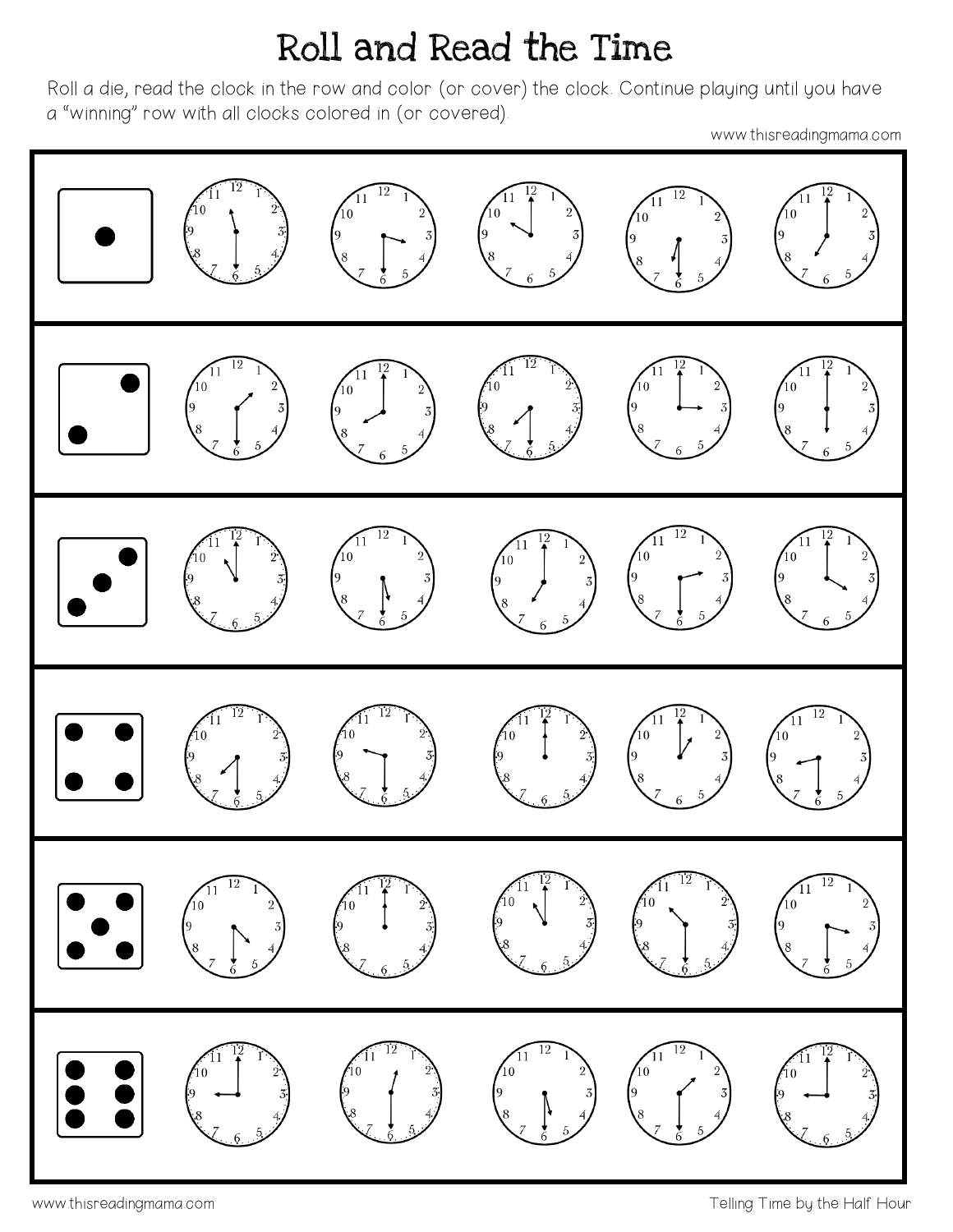### Roll and Read the Time

Roll a die, read the clock in the row and color (or cover) the clock. Continue playing until you have a "winning" row with all clocks colored in (or covered).